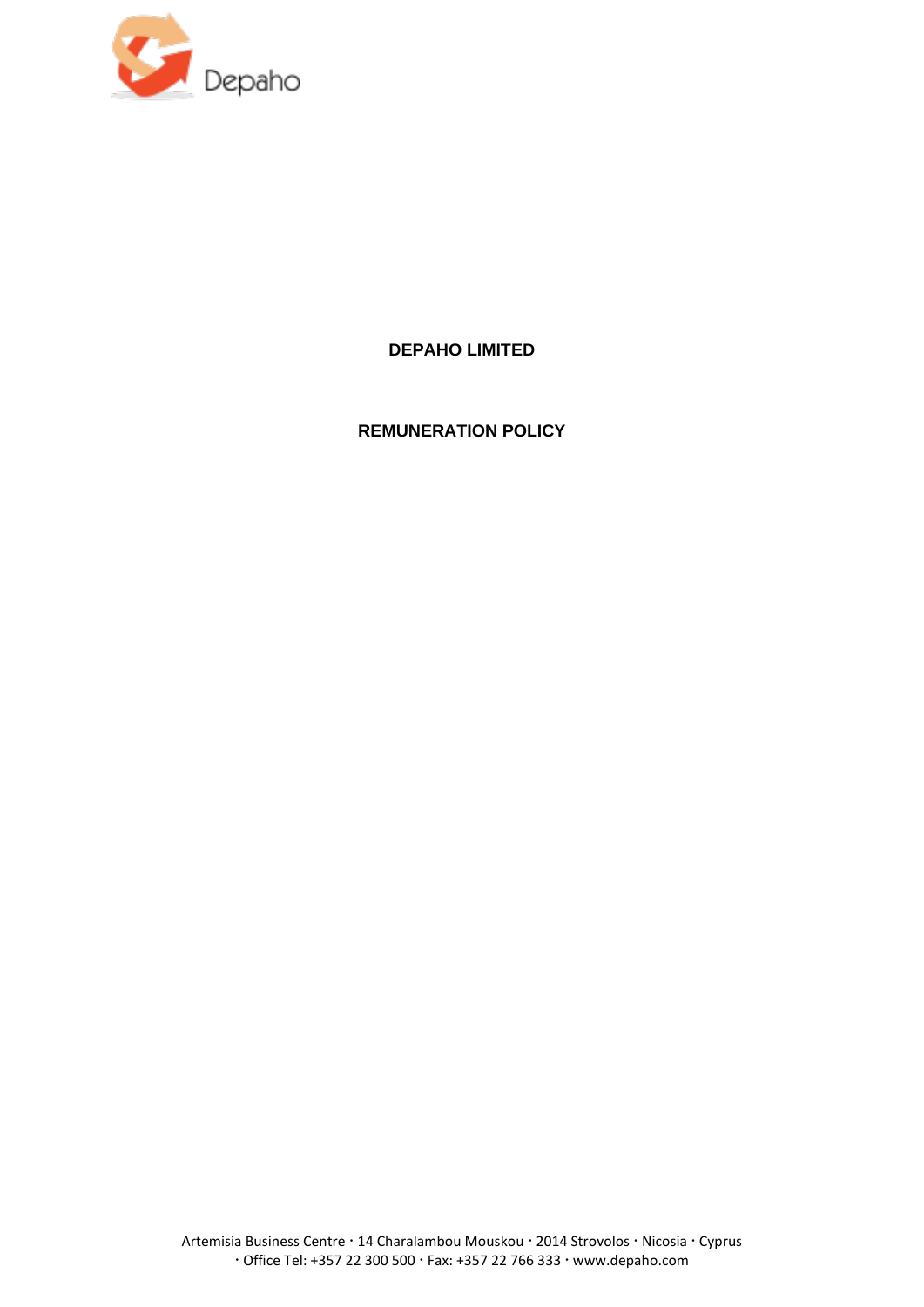

# **1. INTRODUCTION**

- 1. Depaho Ltd (hereinafter the "**Company**") is authorized and regulated in the Republic of Cyprus by the Cyprus Securities and Exchange Commission (hereinafter referred to as "**CySEC**") to act as a Cyprus Investment Firm (hereinafter referred to as "**CIF**") with CIF Licence Number 161/11, under the Investment Services and Activities and Regulated Markets Law of 2017 (Law 87(I)/2017) (hereinafter referred to as "**the Law**"), as amended from time to time, and subject to CySEC Rules.
- 2. The Company, as a regulated investment firm is governed by the European Markets in Financial Instruments Directive 2014/65/EU (hereinafter referred to as the "**MiFID II**") which provides a harmonized regulatory environment for investment services across the European Economic Area (EEA).
- 3. The Company ensures that it takes all reasonable steps to identify and mitigate the conflict of interest situations between itself and its related persons, and whose existence may damage the interests of a client evolving from remuneration and compensation practices of the Company during the course of the provision of its services.
- 4. The Policy is approved by the Board of Directors (hereinafter referred to as "**the Board**"), after consulting with the Compliance function of the Company and implemented by appropriate functions through internal policies and practices so as to promote corporate governance and compliance with requirements of applicable legislation and directives.

## **2. LEGAL FRAMEWORK**

Law 87(I)/2007: regarding the provision of investment services, the exercise of investment activities, the operation of regulated markets and other related matters;

*Directive DI144-2007-14*: regarding the capital requirements of investment firms (hereinafter referred to as "**the Directive**");

*Circular C031 (Guidelines GD-IF-07):* Guidelines on remuneration policies and practices; *Circular C138*: Remuneration policies and practices;

*Circular C145*: [Clarifications for Circular C138-Remuneration policies and practices;](http://www.cysec.gov.cy/CMSPages/GetFile.aspx?guid=6c08f3a2-a0f2-4069-89c7-18834f7297bc)

*ESMA Questions and Answers*: Relating to the provision of CFDs and other speculative products to retail investors under MiFID;

*ESMA Guidelines:* Remuneration Policies and Practices (MiFID).

### **3. REMUNERATION COMMITTEE**

1. According to the Directive DI144-2014-14, CIFs which are significant in terms of size, internal organisation and the nature, the scope and the complexity of their activities, must establish a remuneration committee. The Company does not fall under the definition of 'Significant CIF' which derives from the Circular C228 regarding the definition of 'Significant CIF'. Therefore, the Company currently does not maintain a Remuneration Committee. It is highlighted that in case the Company will meet any of the criteria which will consider it as significant, the Board will proceed with the establishment of such a Committee in accordance with the applicable legal framework.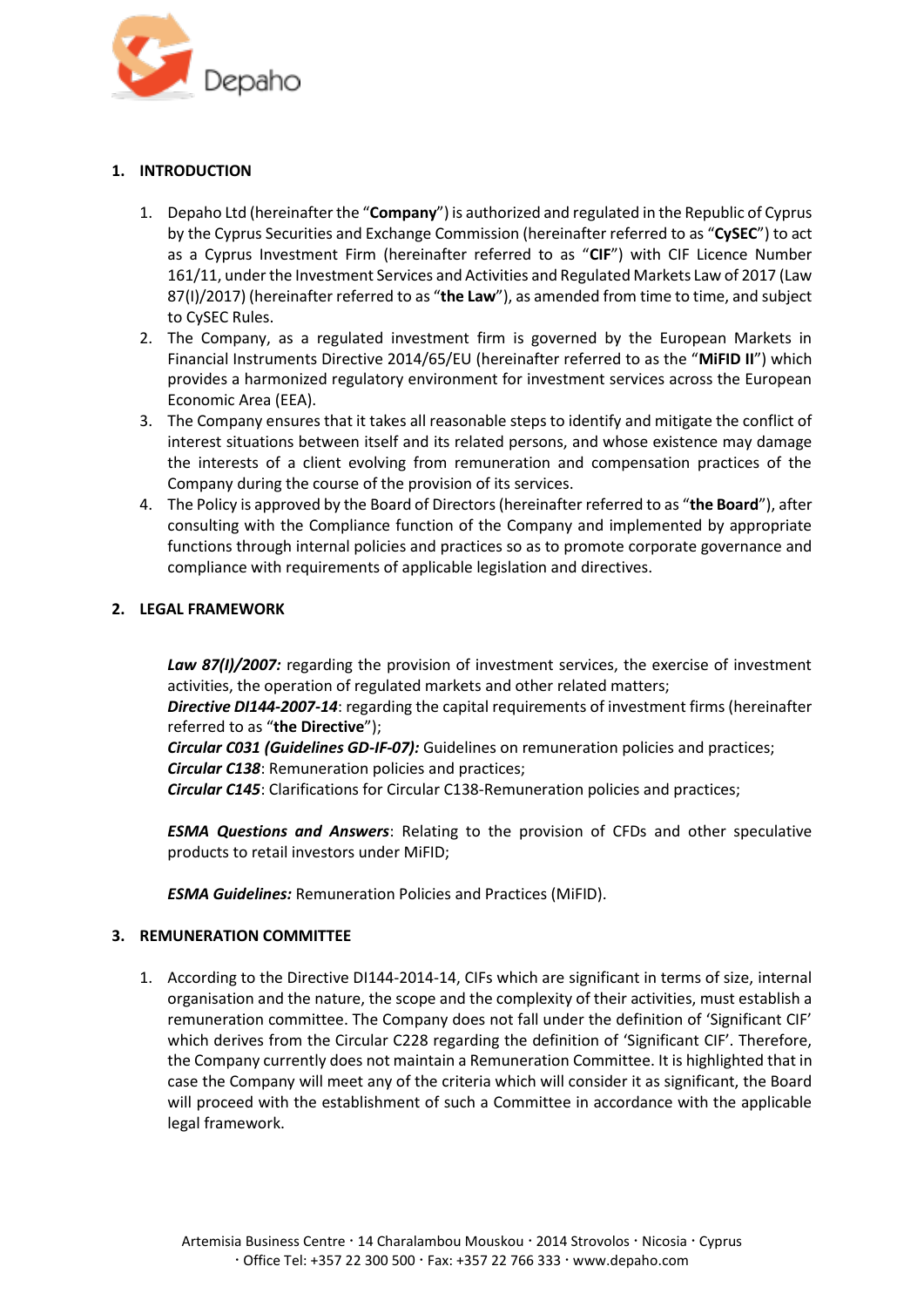

# **4. RESPONSIBILITIES OF THE RISK COMMITTEE**

1. The Risk Committee is responsible for examining whether the remuneration policies and practices take into account the risk, capital, liquidity and the likelihood and timing of earnings.

## **5. RESPONSIBILITIES OF THE BOARD OF DIRECTORS**

- 1. The Company's Board is responsible for the approval, implementation and periodic review of the remuneration policy's general principles. The Board is further responsible for dealing with any queries that may arise in relation to the remuneration policy and its adoption.
- 2. The Board is responsible for approving and overseeing the remuneration of the highest paid staff and is obliged to approve the remuneration of the management, risk manager, compliance officer and internal audit function.

## **6. RESPONSIBILITIES OF THE COMPLIANCE FUNCTION**

- 1. The Compliance Function shall be involved in the design process of the remuneration policies and practices before these are approved and implemented to the relevant persons. In order to control the design of remuneration policies and practices and the approval process for these, the compliance function should verify that the Company complies with the conduct of business and conflicts of interest requirements under the Law, and should have access to all relevant documents.
- 2. The Compliance Function will be involved in the review process of this policy as well as in its periodic assessment.

### **7. PURPOSE OF THE POLICY**

- 1. The purpose of the Remuneration Policy (hereinafter referred to as **"the Policy")** is to strengthen client's protection by improving the implementation of the conflicts of interest and conduct of business requirements under the Law in the area of remuneration and improving the services provided by the Company.
- 2. Furthermore, this present Policy is to ensure compliance with the conflict of interest requirements set out in Section 17(3) (a)and 24 of the Law.
- 3. In addition to the above, the purpose of the Policy is also to ensure the compliance with the conduct of business rules set out in Section 25 of the Law.
- 4. The Policy benefits from the full support of Senior Management and supervisory functions in order to ensure the compliance with the conflicts of interest and conduct of business policies and procedures.

### **8. REMUNERATION**

- 1. All managers, employees, tied agents, branches or other relevant persons as well as any person directly or indirectly linked to the Company by control (hereinafter referred to as "**Engaged Persons**") are covered by the Policy including any person who can have a material impact on the services provided, on the conduct of business risk profile, and who can influence corporate behaviour. This includes but is not limited to:
	- a) Client-facing front-office staff;
	- b) Sales force staff;
	- c) Complaint's Handling Staff;
	- d) Claim Processing Staff;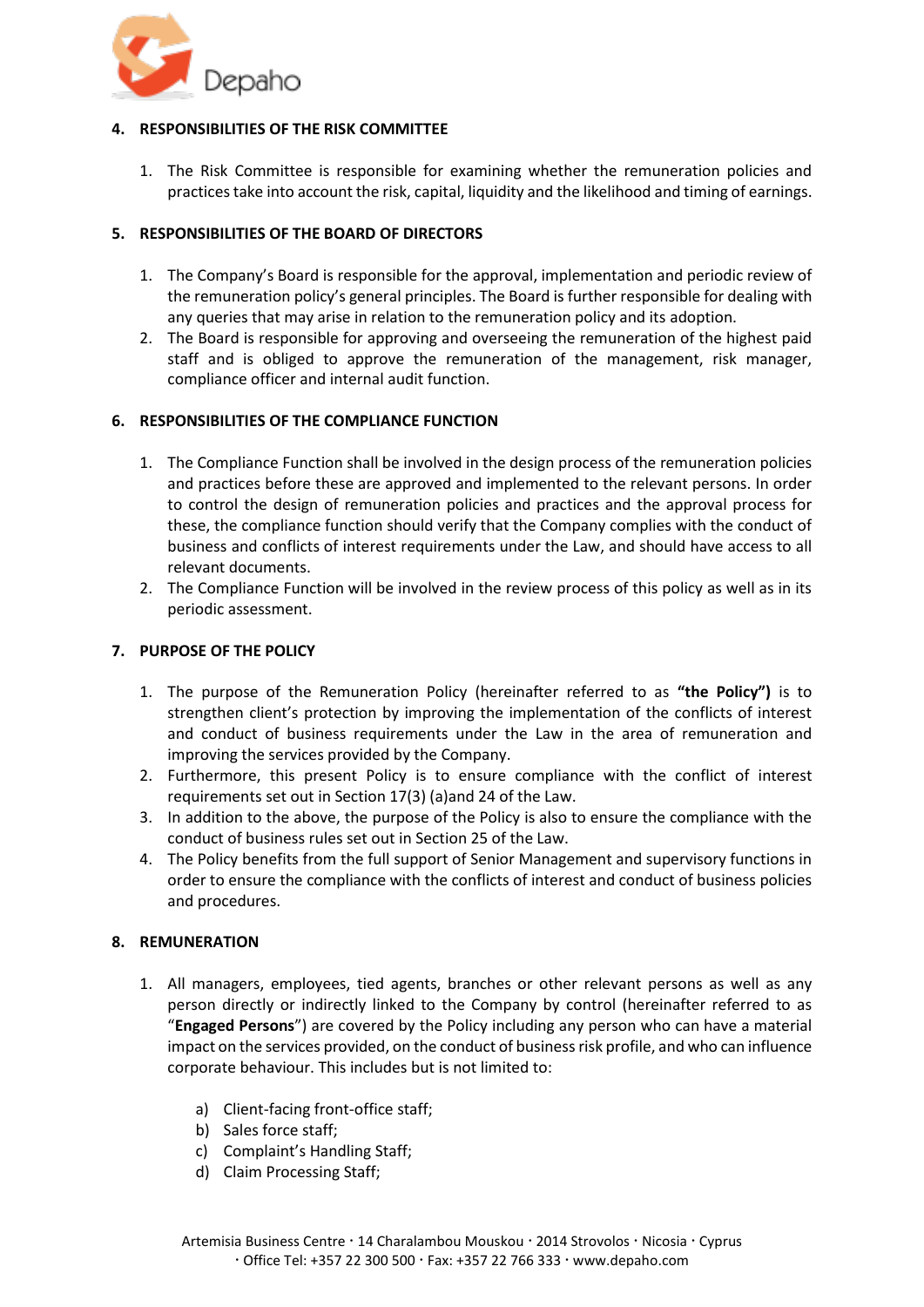

- e) Retention of clients Staff;
- f) Product Design and Development Staff; and/or
- g) Other staff indirectly involved in the provision of investment, ancillary or support services whose remuneration may create inappropriate incentives to act against the best interests of the clients.
- 2. Remuneration is decided by the Senior Management body that controls the business and is reviewed by the Board at such intervals as it shall be decided at the Company's sole discretion after taking into account the advice from the Compliance Function.
- 3. The Company's remuneration consists of a fixed component and under certain conditions a combination of a fixed and a variable component.
- 4. The Company's remuneration schemes are based on an environment of adequate controls and a thorough segregation of duties that potential variable component payments should not give rise to conflicts of interest nor induce undue risk taking.

### **8.1 Fixed Remuneration**

1. Fixed remuneration varies for different positions/roles depending on the positions' requirements and consideration of educational background, experience, accountability and responsibility needed for an employee to perform each position/role requirements. The minimum amount of remuneration defined by applicable Employment Law is taken under consideration in defining the remuneration of each employee and is at the Company's sole

discretion to pay the employee salary above the minimum amount taking into consideration also standard market practices.

The Fixed Remuneration represents a sufficient high proportion of the total remuneration, in order to provide the possibility to pay no variable remuneration.

### **8.2 Variable Remuneration**

1. A Variable remuneration component, when granted, always co-exists as an additional money companion on top of a base salary.

The Company does not provide 100% variable salary to any of its Engaged Persons. The Company aligns variable remuneration and uses best practice principles under the following headings:

- 1. Governance;
- 2. Use of quality measures in a balanced blend with quantitative criteria;
- 3. Performance appraisal;
- 4. Monitoring and quality controls of Engaged Persons receiving variable remuneration;
- 5. Granting penalties / deterrents;
- 6. Managing Conflicts of Interest and risky components of incentive schemes.

When remunerating on variable basis, the Company ensures that the composition of such remuneration arrangement focuses on encouraging the right culture and behaviours of its employees, while actively discouraging poor practices.

The Company works towards shifting the focus away from setting and driving incentives based on variable remuneration and tries to focus on quality of service, regulatory issues and development.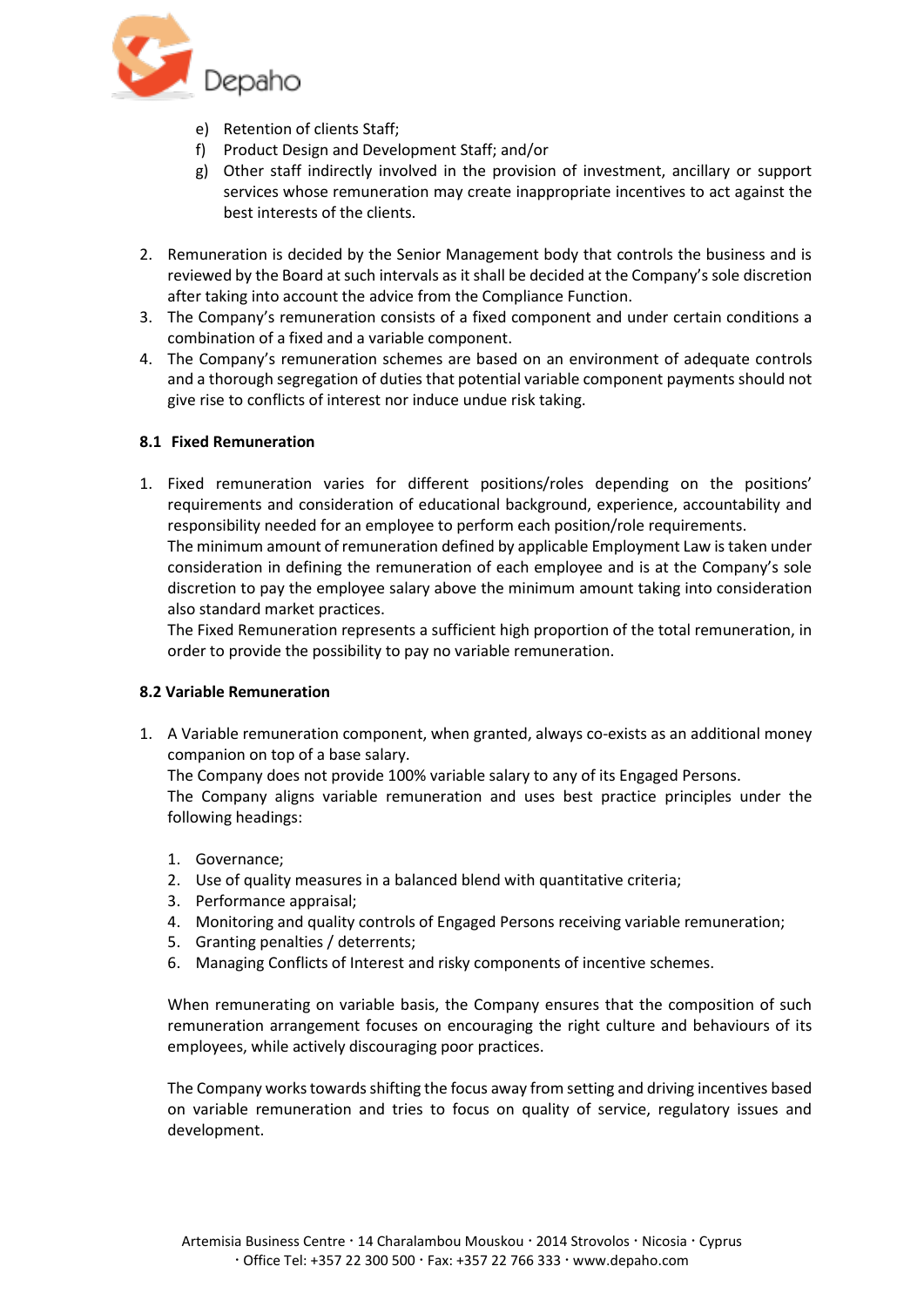

- 2. Remuneration consists of all forms of payments or benefits provided directly or indirectly by the Company to relevant persons in the provision of investment and/or ancillary services to clients. It can be either financial (such as cash, shares, options, cancellations of loans to relevant persons at dismissal, pension contributions, remuneration by third parties e.g. through carried interest models, wage increases) or non-financial benefits in kind (such as career progression, health insurance, discounts or special allowances for car or mobile phone, generous expense accounts, seminars in exotic destinations, etc.).
- 3. In deciding remuneration standards, the Company ensures that the ratio between fixed and variable components of the remuneration is appropriate, taking into account the best interests of its clients.
- 4. The total variable remuneration does not limit the ability of the Company to strengthen its capital base.
- 5. The assessment of the performance is set in a multi-year framework.
- 6. The variable remuneration does not exceed the 100% of the fixed remuneration of the annual gross salary of each employee.

### **8.3 Variable Remuneration up to 200% of the Fixed Remuneration**

- 1. As a general rule the Company does not provide variable remuneration that exceeds 100% of the fixed remuneration of the annual gross salary provided to each employee. However, as an exception to the rule the Shareholders of the Company have the authority to approve a higher variable remuneration provided that the overall level of the variable remuneration does not exceed 200% of the fixed remuneration of the annual gross salary of each employee and provided that the following procedure is followed:
	- a) The Shareholders must act upon a detailed recommendation by the Company giving reasons for, and the scope of, an approval sought, including the number of staff affected, their functions and the expected impact on the requirement to maintain a sound capital base;
	- b) Shareholders must act by a majority of at least 66% provided that at least 50% of the shares or equivalent ownership rights are represented or, failing that, must act by majority 75% of the ownership rights represented;
	- c) The Company must notify the Shareholders in advance of its intention to obtain an approval to offer variable remuneration up to 200% of the fixed remuneration;
	- d) The Company must, without delay inform CySEC of the recommendation to its Shareholders, including the proposed higher maximum ratio and the reasons therefore and must be able to demonstrate to the CySEC that the proposed higher variable remuneration does not conflict with the Company's obligation under the Directive and under Regulation (EU) No 575/2013, having regard in particular to the Company's own funds obligations;
	- e) The Company must, without delay, inform CySEC of the decisions taken by its shareholders, including any approved higher maximum ratio;
	- f) Staff who are directly concerned by the higher maximum levels of variable remuneration must not, where applicable, be allowed to exercise, directly or indirectly, any voting rights they may have as shareholders.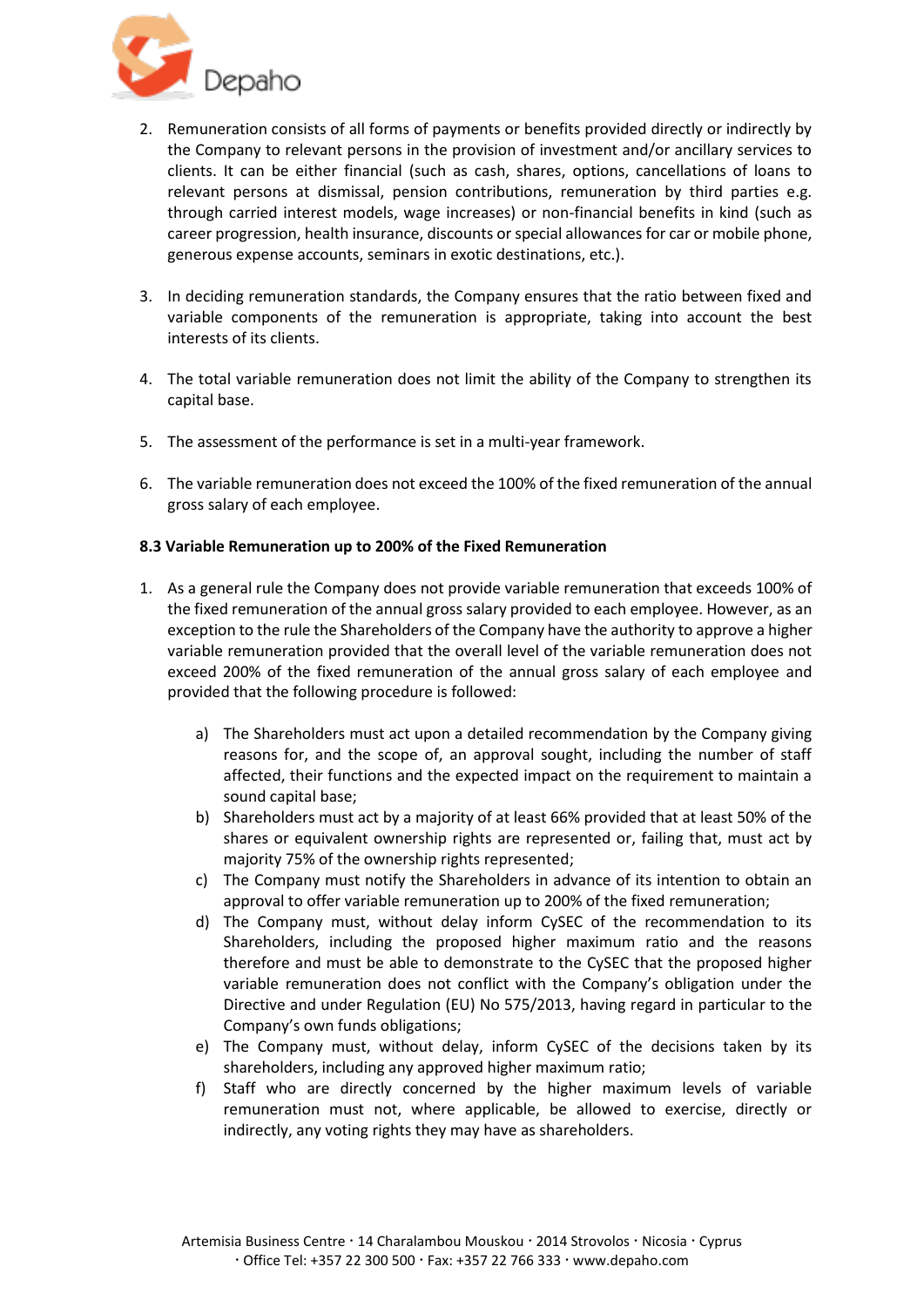

### **8.4 Guaranteed variable remuneration**

- 1. Guaranteed variable remuneration is defined as any remuneration which falls outside the definition of fixed and variable remuneration which is granted instead of, in addition to or as part of variable remuneration.
- 2. Guaranteed variable remuneration is not consistent with sound risk management or the payfor-performance principle and shall not be a part of prospective remuneration plans. Guaranteed variable remuneration is exceptional, occurs only when hiring new staff and where the Company has a sound and strong capital base and is limited to the first year of employment.

# **9. REMUNERATION PRINCIPLES**

- 1. The following principles apply to the Company to the extent that is appropriate to the size, internal organization and the nature, the scope and the complexity of the Company's activities:
	- a) Senior Management body, in its supervisory function of the Company, adopts and periodically reviews the general principles of the Policy and is responsible for its implementation;
	- b) Engaged Persons in control functions are independent from the business units they oversee, have appropriate authority and are remunerated in accordance with the achievement of the objectives linked to their functions, independent of the performance of the business areas they control;
	- c) The remuneration of the senior officers in the risk management and compliance functions is directly overseen by the senior management body in its supervisory function and reviewed by the Board;
	- d) The assessment of the performance is set on a sufficient period framework in order to ensure that the actual payment of performance-based components of remuneration is spread over a period which takes account of the underlying business cycle of the Company and its business risks;

### **10. OTHER REMUNERATION PRINCIPLES**

### **Payments Related to Early Termination**

1. The Company must ensure that payments related to the early termination of a contract reflect performance achieved over time and are designed in a way that does not reward failure or misconduct.

### **Payments Related to Compensation or Buy out from Contracts**

2. Remuneration packages relating to compensation or buy out from contracts in previous employment must align with the long-term interests of the Company including retention, deferral, performance and claw back arrangements.

### **11. CONFLICTS OF INTEREST**

1. The Company when designing remuneration policies and practises identifies the types of remunerations that may entail conflicts of interest and takes reasonable measures to prevent them unless it is able to manage the conflicts in an objective and demonstrable manner. The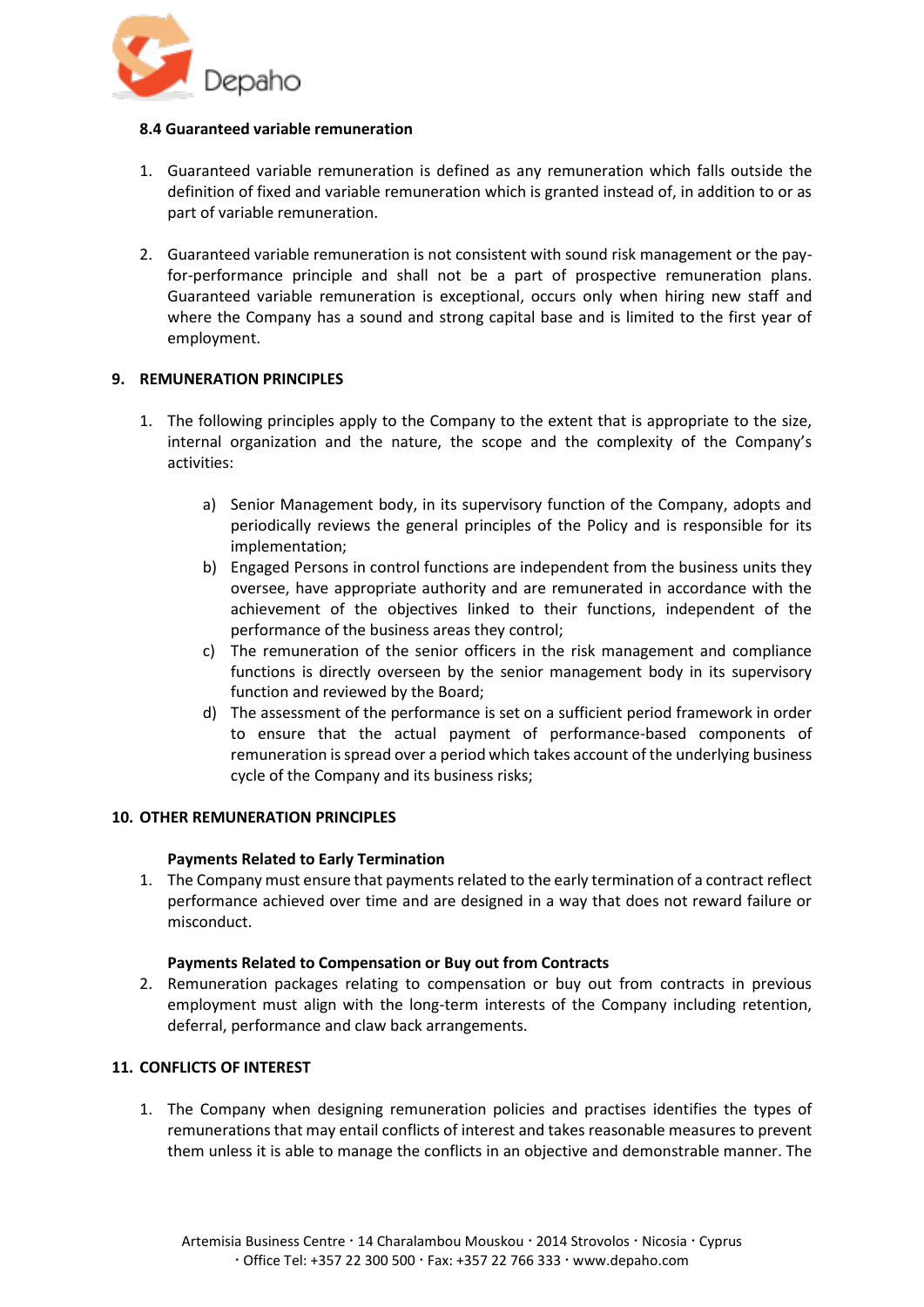

remuneration policies and practices are designed in a way that prevent potential conduct of business and conflict of interest risks from adversely affecting the interests of their clients.

- 2. The Policy of the Company has been designed in such a way so as to avoid incentives that may lead persons to favour their own interests, or Company's interests, to the potential detriment of clients.
- 3. When assessing the conflicts of interest arising from the use of service providers that perform activities on behalf of the Company offering CFDs or other speculative products to retail clients, the Company should consider, inter alia, the following aspects:
	- a. How the Company establishes, implements and maintains an effective conflicts of interest policy that takes into account its relationships with other parties. Where activities and functions are outsourced to another member of the same group, the Company's conflicts of interest policy should also take into account conflicts of interest arising from such intragroup arrangements, in particular given the link between the commercial interests of the firm and the other entities in the group that it is part of.
	- b. Whether the remuneration arrangements in place between the Company and other parties are in compliance with the Company's conflicts of interest policy, to ensure that such arrangements do not impair the Company's duty to maintain and operate effective organisational and administrative arrangements with a view to taking all reasonable steps designed to prevent conflicts of interest from adversely affecting the interests of its clients. In particular, the Company should consider whether it should be required to restructure its remuneration agreements with other parties to avoid or better manage any conflicts of interest presented by such agreements. The Company is not permitted to over-rely on disclosure without adequate consideration as to how a conflict of interest may be appropriately managed.

## **12. REMUNERATION OF EXECUTIVE DIRECTORS**

- 1. The remuneration of the Executive Directors ensures the Company's continued ability to attract and retain the most qualified Executive Board members and a good basis for succession planning. The remuneration of the Executive Board is assessed annually and developments in market practice are assessed systematically.
- 2. The remuneration of the Executive Directors consists of a fixed pay. The performance of Executive Directors is assessed once a year. The Annual Report specifies the Executive Directors remuneration.

### **13. REMUNERATION OF THE BOARD OF DIRECTORS**

- 1. Members of the Board receive a fixed fee. Board members are not covered by incentive programs and do not receive performance-based remuneration. The basic fee of a Board member is set at a level that reflects the qualifications and contribution required in view of the Company's complexity, the extent of the responsibilities and the number of board meetings. No pension contributions are payable on Board members' fees. The amount of payment to Independent Non-Executive Directors is controlled so as not to potentially create incentives for the compromise of independence.
- 2. The Board may deviate from this policy in individual cases if justified by extraordinary circumstances.

### **14. REMUNERATION OF RISK TAKERS AND EMPLOYEES IN CONTROL FUNCTIONS**

1. The remuneration of material risk takers and Engaged Persons in control functions (including Internal Audit, Compliance, Finance and Risk Management) is subject to strict conditions.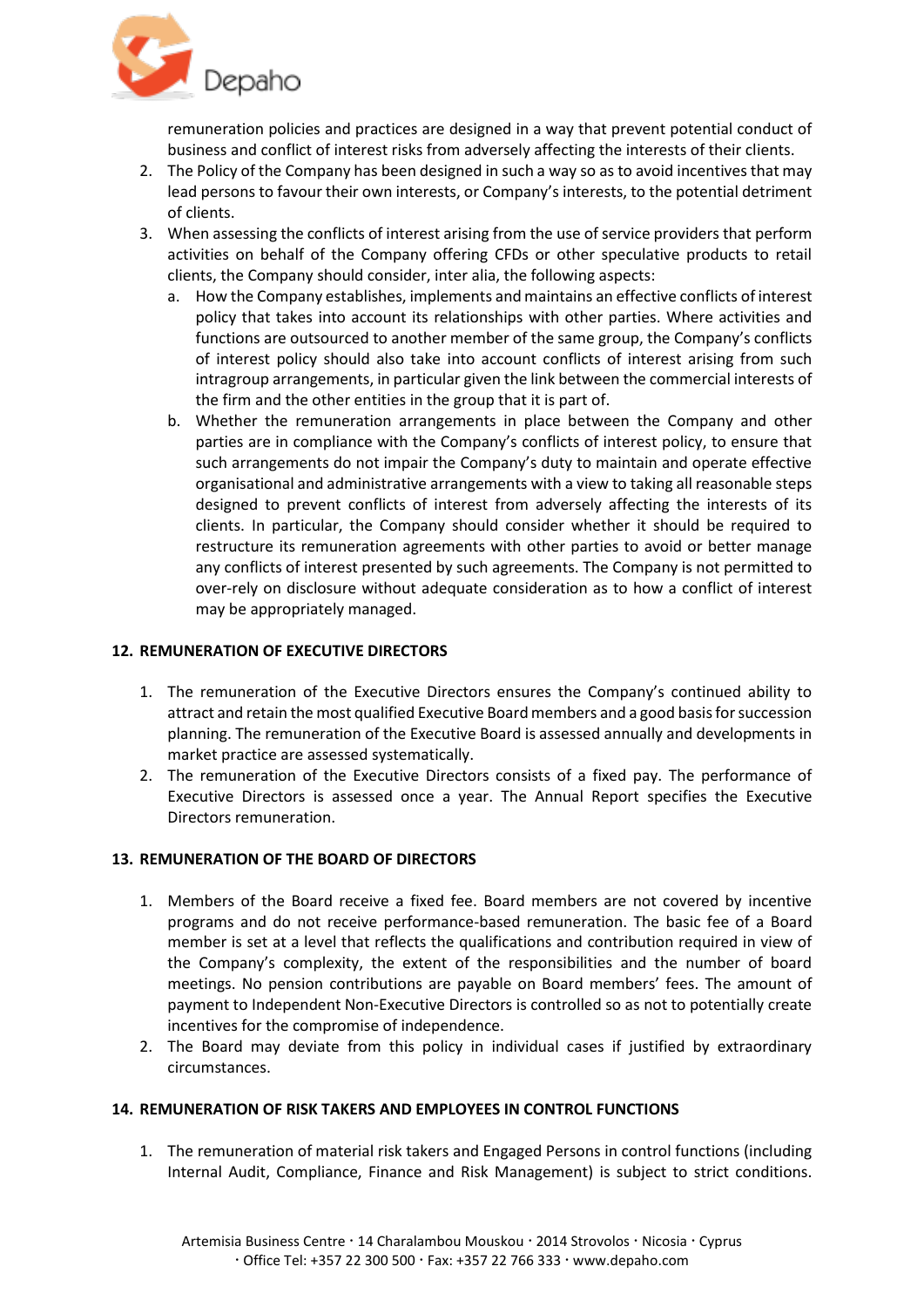

Once a year, the Board identifies employees who may take material risks on behalf of the Company and ensures that employees in these functions receive competitive remuneration.

2. The definition of risk takers in a company must be based on a thorough assessment of roles, responsibilities and actual mandates of positions that could be included as risk taker positions by the intention of the new legal framework, as well as a sound assessment of risk under the specific characteristics of Company's business. Special attention must be paid to mandates in relation to financial instruments, investment of company funds, trading mandates, control and compliance functions and senior managerial responsibilities. In the process of defining Company risk takers relevant stakeholders and specialists must be involved e.g.: external legal advisors, risk management, internal legal experts, senior management and business expertise from all relevant business units.

## **15. DISCLOSURES**

1. The Company may disclose information, regarding its Policy and practices for those categories of staff whose professional activities have a material impact on its risk profile. In such a case the Company may disclose at least the information mentioned in Article 450 of the Regulation (EU) No 575/2013.

## **16. EXAMPLES OF REMUNERATION SCHEMES THAT CREATE CONFLICTS OF INTEREST**

- 1. Remunerations as a percentage of the total volume of transactions, or the value of transactions, or the value of clients' deposits.
- 2. Remuneration based on retention of clients e.g. based on a predefined percentage of cancellation of withdrawal requests that an employee manages to achieve.
- 3. Remunerations based on the number of potential clients who have actually become clients.
- 4. Remunerations as a percentage of the net revenue accruing to the CIF in respect to clients' transactions (closed P&L of clients).
- 5. Fixed remunerations based on the number of new clients attracted.
- 6. Offering advisers specific additional remuneration to encourage clients to apply for new fund products in which the Company has a specific interest. This often involves the relevant person having to suggest that their clients sell products that they would otherwise recommend they retain so they can invest in these new products.
- 7. Managers and employees receive a large bonus linked to a specific product. As a result, the Company sells this specific product irrespective of the suitability of this product for the clients addressed. Warnings from the Risk Manager are ignored because the investment products generate high returns for the Company. When the risks that had been identified occur, the products have already been sold and the bonuses have already been paid out.
- 8. The variable component of the total remuneration is based only on volumes sold, and increases the relevant person's focus on short-term gains rather than the client's best interest.
- 9. Relevant persons rather than considering the appropriateness of a product for a client, focus on the sale of products that have a short investment term in order to earn remuneration from re-investing the product after the short term.
- 10. The Relevant Persons 'employees responsible for providing marketing activities on behalf of the Company, which are remunerated by the Company based only on the sales or trading volumes of the Company. In this case, the Relevant Persons' employees may be incentivised to act in a manner that is not necessarily in the best interests of retail clients, for example by pursuing more aggressive marketing strategies. This is of particular relevance given that the speculative nature of CFDs and other similar products means they may not be appropriate for the mass retail market.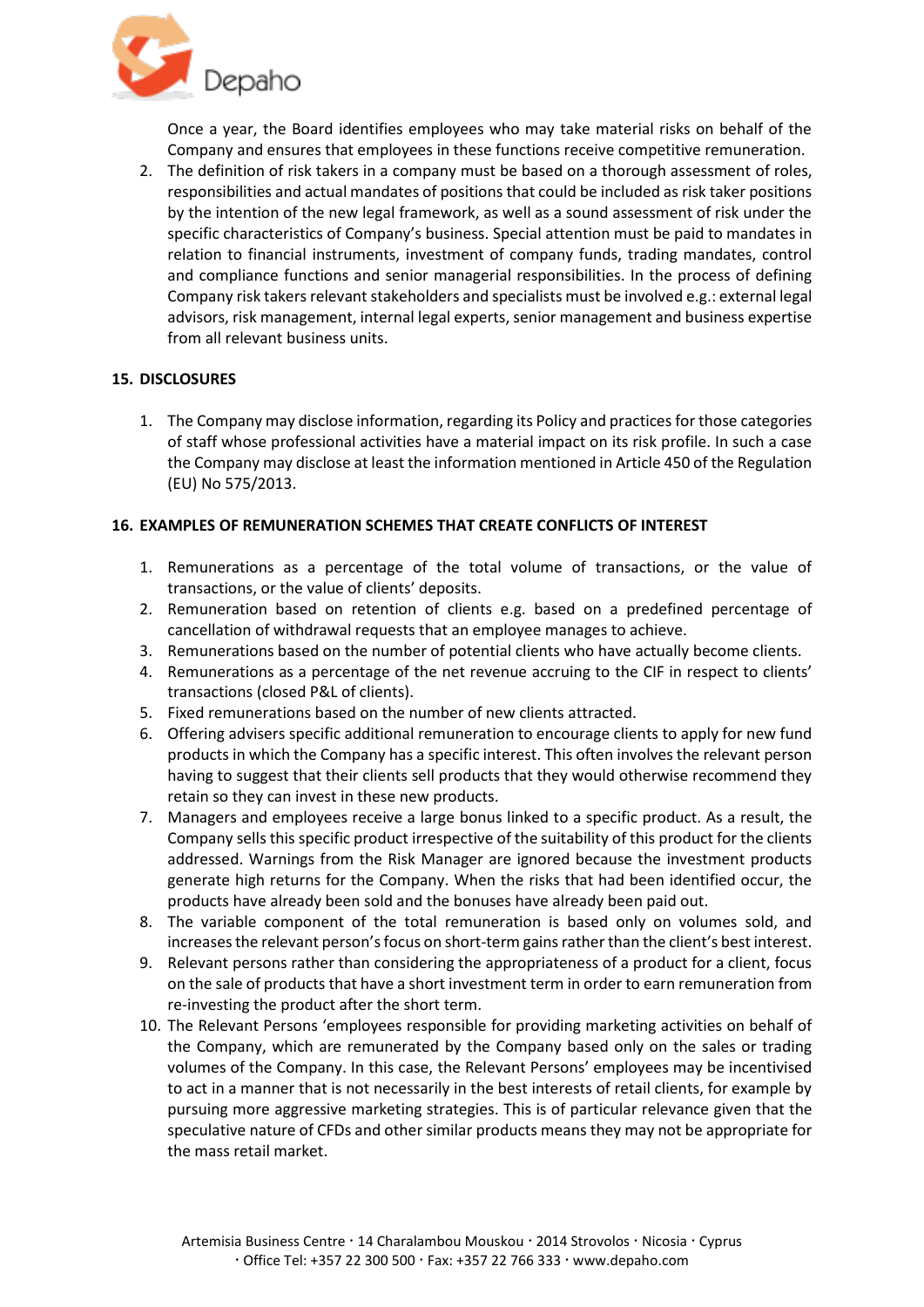

- 11. The Relevant Persons' employees responsible for the on-boarding activity, including the gathering and provision of information relevant for the assessment of appropriateness is remunerated based only on the volumes of new clients' on-boarded either variable or fixed. In this case, the Relevant Persons' employees may be incentivised to act in a manner that is not in the best interests of clients in order to maximise the numbers of new client accounts. This is especially important given that CFDs and other speculative products are complex products that may not be appropriate for a majority of retail clients.
- 12. The Company is acting as the clients trading counterparty and operates a CFD trading platform for retail clients that was developed and is maintained by a specialist IT Service Provider. If the IT service provider is remunerated based on the trading revenue or the profit and losses of the CFD trading platform, it may be incentivised to develop a platform that processes trades in a manner that maximises the profit of the firm, even where this is to the detriment of the interests of the firm's clients.
- 13. The Company engages a specialist financial education provider to provide online training for its clients and potential clients on how to use market data when deciding how to trade in CFDs or other speculative products. The education provider is remunerated by the Company based on the volume of clients who received the online training and who subsequently trade CFDs or other speculative products with the Company. In this case, the education provider may be incentivised to act in a manner that is not in the best interests of clients in order to maximise the number of clients transacting in CFDs or other speculative products.
- 14. Incentives that might influence Relevant Persons' to sell or push one product or category of product rather than another or to make unnecessary/ unsuitable acquisitions or sales for the investors;
- 15. Conditions that need to be met before an incentive will be paid may influence Relevant Persons' to act inappropriately (i.e. no bonus can be earned on sales unless a minimum target is met for each of several different products types;
- 16. A reduction is made to a bonus or incentive payment earned because of a secondary target or threshold has not been met;
- 17. Variable salaries where the arrangements vary base pay for relevant persons based on performance against sales targets in which cases the relevant person's entire salary can become in effect- variable;
- 18. Remuneration Policies and practices which create a disproportionate return for marginal sales; where relevant persons need to achieve a minimum level of sales before incentives payments can be earned or incentives are increased, the risk is increased.
- 19. Schemes that include "accelerators" where crossing a threshold increases the proportion of bonus earned.
- 20. Incentives payable retrospectively based on all sales rather than just those above a threshold, potentially creating significant incentives for relevant persons to sell particular products in particular circumstances.
- 21. Remuneration directly link to the sale of specific financial instruments or of a specific category of financial instrument it is unlikely that the Company can demonstrate compliance with the MiFID II conduct of business or conflict of interest requirements

# **17. EXAMPLES OF GOOD REMUNERATION PRACTICES**

- 1. Variable Remuneration paid out to be calculated and awarded on a linear basis rather than being dependent on meeting on "all or nothing" target.
- 2. Variable remuneration to be based more on qualitative criteria and more closely reflect the desired conduct of the employees to act in the best interest of the clients;
- 3. References used in the calculation of variable remuneration of relevant persons are common across products sold and include qualitative criteria;